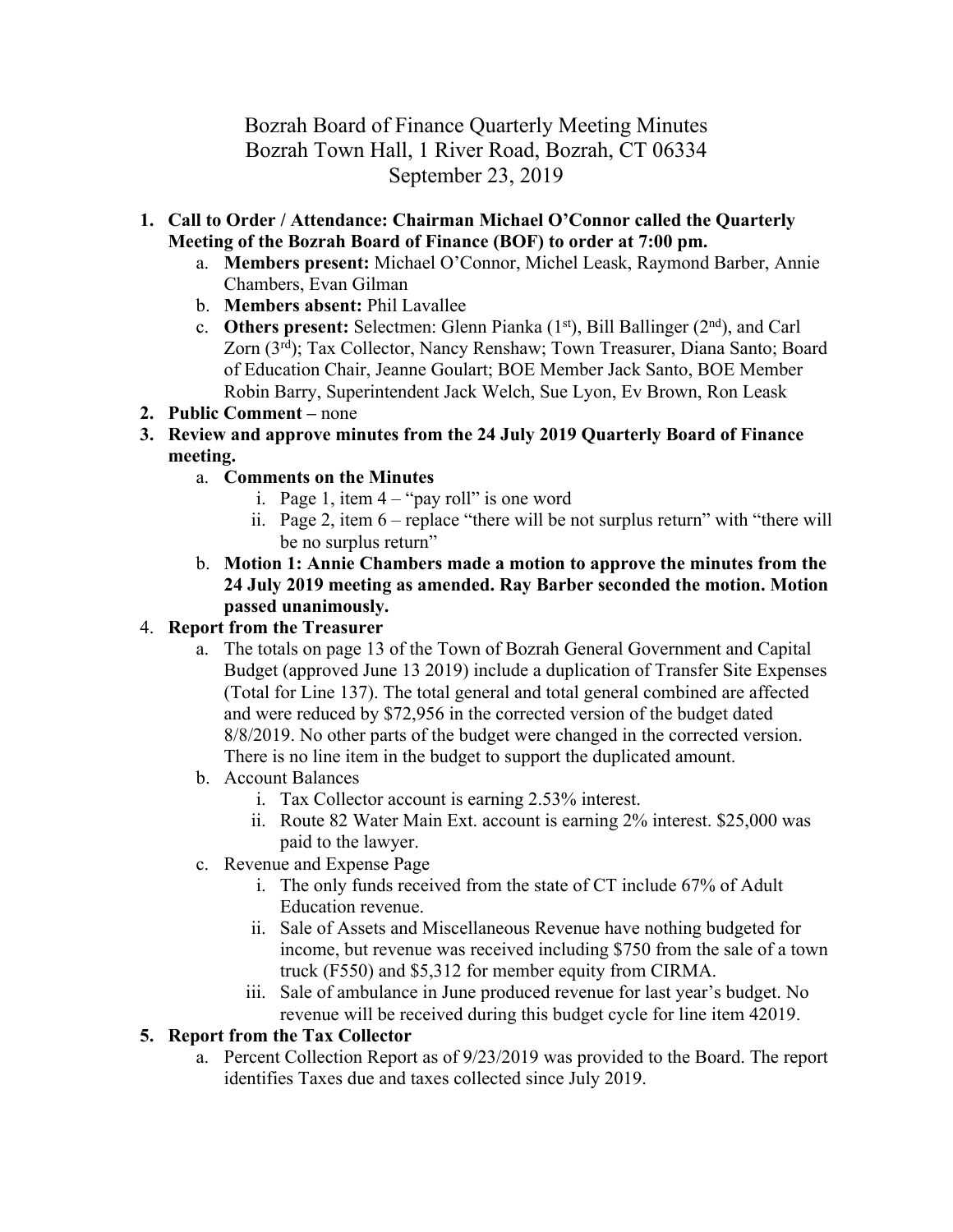- b. New software update was installed last Tuesday (9/17). Waiting for software user guide.
- c. All major tax payers have paid their taxes including Optimus, Hillandale, and Solar.
- d. This is the highest real estate collection in a long time. 99.08% collected for the first tax payment and almost 60% overall (3.585 out of 6.053 million dollars).
- e. More people paid car taxes than ever this year. Almost 97% MV Regular taxes have been collected and over 97% of Personal Property taxes have been collected. Only one payment is made for these taxes.
- f. There may be a few tax sales scheduled, if tax payments are not made soon. (Best Way on Route 82 was identified as one of the properties.)
- g. Tax bills were sent out June 27 and 28. Some businesses on Stockhouse Road and other tax payers received their bills about a month late.
- h. Chairman O'Connor requested that future tax reports, generated by Tax System software, represent the whole year

### **6. Discussion of Capital Expenditures (5-10 Year strategic planning)**

- a. Board handouts included an overview of a Board of Education facility and capital needs assessment submitted by Superintendent, Dr. Welch.
- b. Chairman O'Connor commented that he liked the format of the report that identifies the status of current projects and longer-term needs for future planning. This avoids unexpected large expenses at budget time.
- c. Superintendent, Dr. Welch, reported the HVAC system has been held up waiting for parts. When everything is available, the work will be scheduled.
- d. The carpeting including the library was completed for just over \$20K, approximately \$5K less than the budgeted amount.
- e. The cost to replace HVAC is a fixed cost and will be fully expended.
- f. Clean Air Conveyance Systems project will be considered mid-year depending on the status of the operating budget.
- g. The Board of Education Facilities Sub-committee met to discuss installation of A/C in all classrooms. Another meeting is scheduled for Nov 7. At that time, it is anticipated more information on the project will be available from a consultant.
- h. Oil tank removal
	- i. The state requires the underground tank be removed by 2023. Current reimbursement rate is 56.43%.
	- ii. First Selectman Pianka reported a corrosion test is done yearly and a new tank tightness test for leaks will be done early October. Monthly walk throughs will be required. Tank insurance coverage may not be renewed. Above ground is the way to go for the replacement tank (less regulations).
	- iii. Evan Gilman questioned who provided the cost estimate for removal/installation project? Information will be provided. Estimate is similar to what the town paid.
	- iv. Need seed money in 20/21 budget for a replacement project design document.
	- v. The horsepower of the boilers is 1.2 Million BTUs based on a report from New England Mechanical.
	- vi. Any discussion on going to gas? Gas ends at Rachel drive.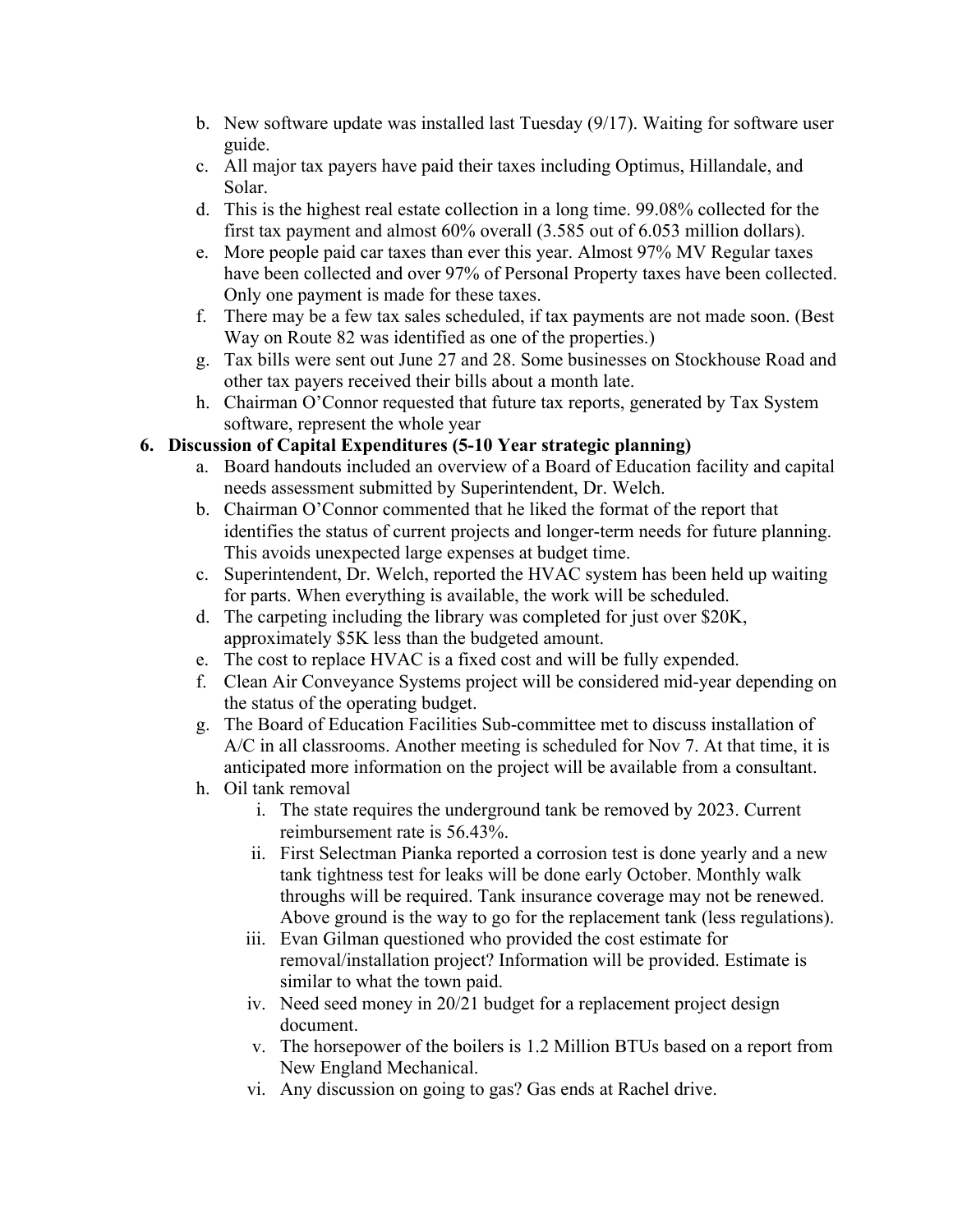#### **7. Report from Board of Education**

- a. Teacher contract negotiations update
	- i. First meeting was held on 9/17. Next meeting is an executive session on 9/24.
	- ii. Ray Barber is the Board of Finance representative for negotiations. He cannot vote but will attend meetings.
	- iii. BOE Chair, Jeanne Goulart, reported the state requires that the Board and Teachers reach a new agreement by Nov. 1 or arbitration will be required. There are two options for arbitration: one neutral arbitrator or 3 arbitrators (one for BOE, one for Teachers, one neutral arbitrator appointed by the state).
	- iv. The current agreement expires 6/30/2020. A tentative agreement is being reviewed. If no agreement is reached by October 1, mediation will be required.
	- v. The final contract agreement has to be on file with the town clerk. It can be challenged with a town meeting within 30 days of being signed.
	- vi. There was a discussion regarding the possible impact of the teacher agreement on the town employees, the overall budget, and the balance between the cost of the agreement and the cost of arbitration.
- b. 19/20 budget status
	- i. \$2702 was returned to the town from the budget supplement that was required for Special Education costs.
	- ii. Current budget is still in the black. Board of Education capital funds are held separate from the normal operating expenses.
	- iii. October 1 count has not yet been received from NFA. Projected enrollment is  $70 \pm 5$  or 6.
	- iv. Magnet School Tuition is going down, three students attending Magnet Schools moved to Norwich.

## **8. Report from Board of Selectman**

- a. 19/20 Budget status
	- i. Over budget items
		- 1. 106 Software Support (292%)
		- 2. 109 Legal fees (181%) due to legal agreement with NPU, some of these fees actually belong to the pipe project and will be covered by the bond. Current overage is higher than actual.
		- 3. 127 Maples Farm Park (116%) house painted, \$1100 over budget
		- 4. It is not expected that total line items for Maples Farm Park or Assessor will be exceeded.
	- ii. Most of the work on Town Wide Guard Rail is complete.
	- iii. Overlay Town Roads work will be done in the spring. There is still some rework to be done on Scott Hill Road.
	- iv. Auditor will be in on October 15. Peggy will be in on Sept. 26. Aiming for discussing audit report at December meeting.
- b. Public Act No. 19-36 (An Act increasing the Property Tax Abatement for Certain First Responders)
	- i. A copy of the Public Act was provided to Board of Finance members.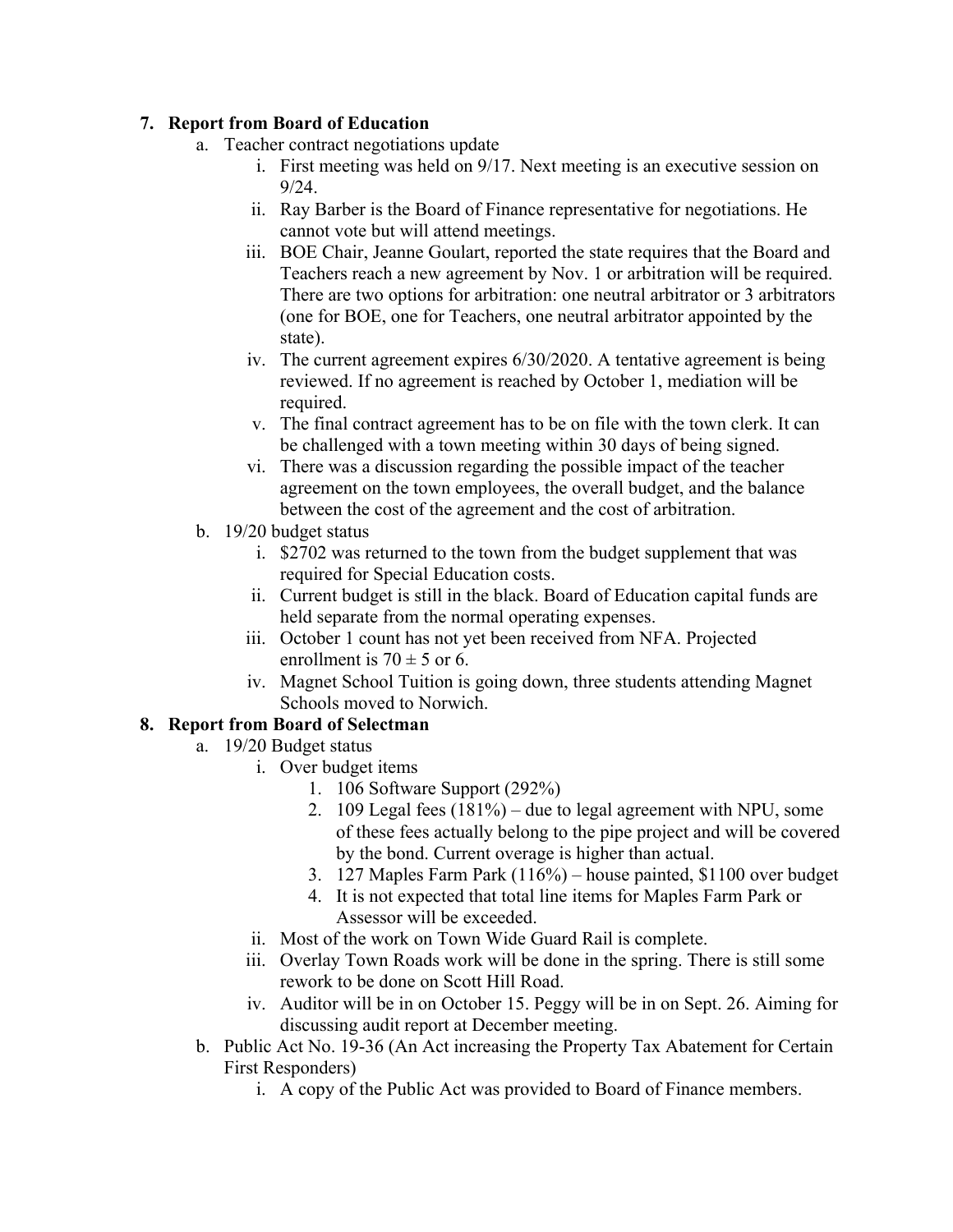- ii. This will increase existing abatement of up to \$1,000 to \$1,500 this year and \$2,000 next year. The consensus of the Board of Selection was to support this act. The approximate cost is \$3,000 in year one and an additional \$3,000 in year two for a total additional cost of \$6,000.
- iii. Current tax abatement budget is \$10,408. There are many stipulations regarding qualification for the abatement. Some first responders do not own homes and/or cars and receive less than the maximum abatement.
- iv. Support of this act may help retain firemen.
- v. It is the consensus of the Board of Finance to support adoption of Public Act 19-36 in the Town of Bozrah.
- vi. **Motion 2: Ray Barber made a motion that the Board of Finance supports an increase in tax abatement for 1st responders in accordance with Public Act No. 19-36. Annie Chambers second the motion. Motion passed unanimously.**
- c. ZEO/IWWC Contract
	- i. Tom Weber resigned effective June 30, 2019. The town has been searching for a solution and has decided on CME Engineering Firm in Storrs, CT to provide this service. CME works with 13 towns in CT. Feedback from those towns is positive.
	- ii. Board of Selectman has signed a 2-year contract with CME at the rate of \$2,000 per month. \$20,000 is needed to cover the remaining 10 months of this fiscal year. Based on the current budget, approximately \$14,000 more is needed. (51036 ZEO has \$3090, 51037 Wetlands Enforcement has \$3090).
	- iii. The contract covers 6 hours per week ( $\approx$ \$83/hour). Is it necessary to use the time weekly or can it be accumulated for use over the term of the contract? BOS assumes time is accumulated on a monthly basis since it is billed monthly. If no work is done in a given month, the fee is still paid. There is quite a bit of work to be done. They have a legal background in what needs to be done. A specific person is assigned to Bozrah.
	- iv. Action can be taken on this Board of Selectman request in item 9. To hear and act on the request needs to be added to the agenda.
- d. Economic/Capital Investment Strategy
	- i. Board of Selectman has been acting as the Economic Development Commission. We have a new chairman on Planning and Zoning. Commissions are getting training on economic development.
	- ii. First Selectman provided a memo with an excerpt from an email that lists 7 items that identify economic/capital investment strategies.
	- iii. Board of Selectman has been working a long time on an inter-municipality agreement with Norwich Public Utilities with little progress. NPU has finally agreed to allow Bozrah to buy 20,000 gallons of additional capacity for \$250,000 and has given Bozrah 5 years to exercise their right to purchase. Bozrah may not need all 20,000 gallons. Optimus has 12,000 gallons of capacity, but it may be a wise investment to move forward on this purchase. October 3 is grand opening of Optimus. BOS is planning on extending the lines.